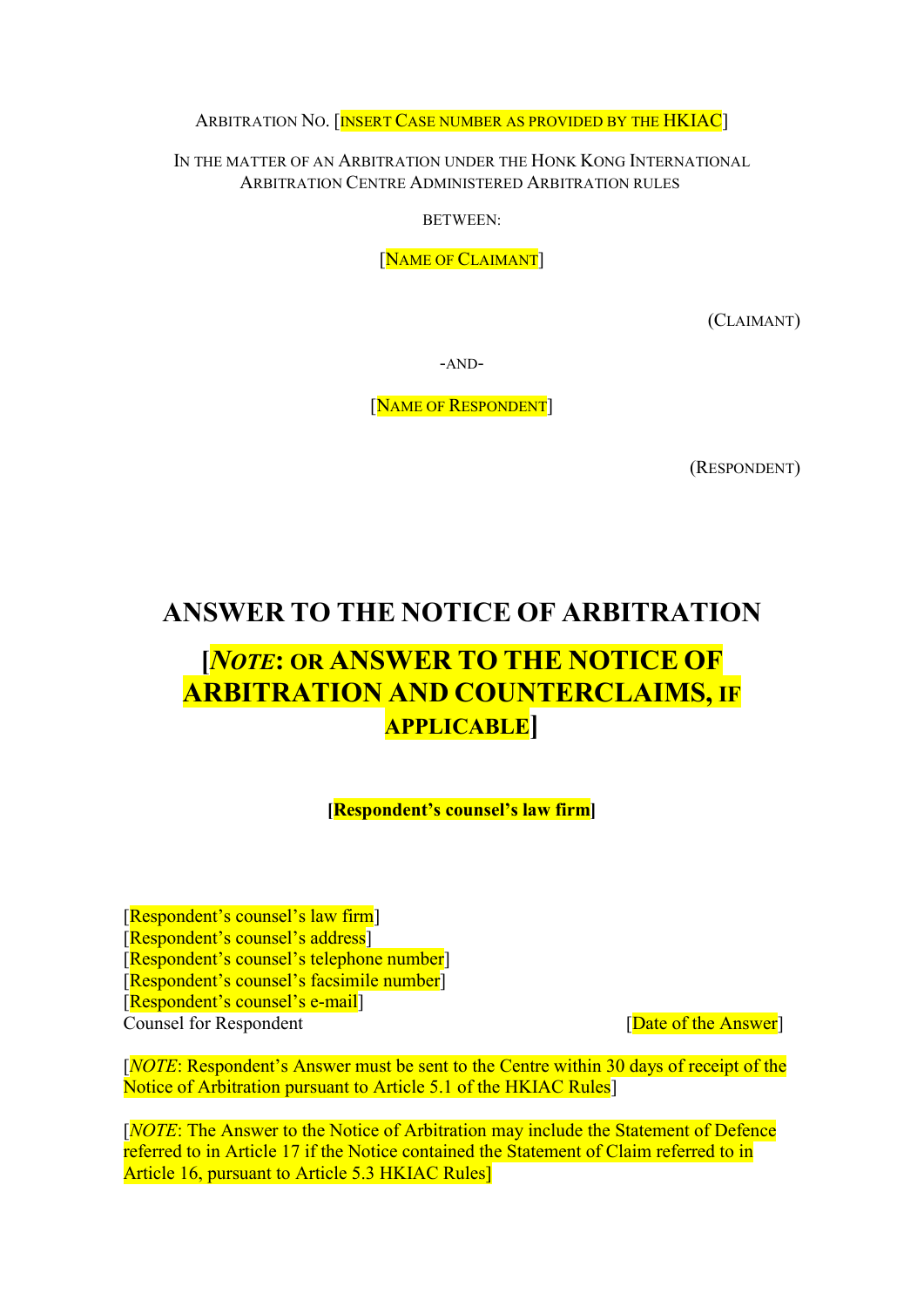#### I. INTRODUCTION

- 1. This Answer to Claimant's Notice of Arbitration (hereinafter the "Answer"),  $[OPTIONAL:$  together with its Exhibits numbered R-1 to R- $[\bullet]$ , is submitted on behalf of [Name of Respondent] (hereinafter "Respondent") pursuant to the Article 5 of the Arbitration Rules of the Hong Kong International Arbitration centre in force as from 1 November 2013 (the "HKIAC Rules").
- 2. In this Answer, unless otherwise stated, Respondent adopts the abbreviations used in Claimant's Notice of Arbitration.
- 3. Unless otherwise stated, capitalised terms shall have the meanings given to them in the Notice.
- 4. Unless expressly admitted, each paragraph of the Notice and all of the claims of the Notice are denied by Respondent.
- 5. Pursuant to Article 5 of the HKIAC Rules, this Answer contains information concerning the following:
	- i. The name, description and address of each of the Parties  $(II)$ :
	- ii. Respondent's comments as to the Arbitral Tribunal's jurisdiction (III);
	- iii. Respondent's position as regards the nature and circumstances of the dispute  $(IV);$
	- iv. Respondent's comments concerning the composition of the Arbitral Tribunal (V);
	- v. Respondent's comments as to the place of arbitration, the applicable rules of law and the language of the arbitration (VI);
	- vi. Respondent's counterclaim(s)  $\left[ \text{if applicable} \right]$  (VII);
	- vii. Respondent's position regarding the relief sought by claimant and the relief sought by Respondent (VIII); and
	- viii. Confirmation of delivery of the Answer to all other parties (IX)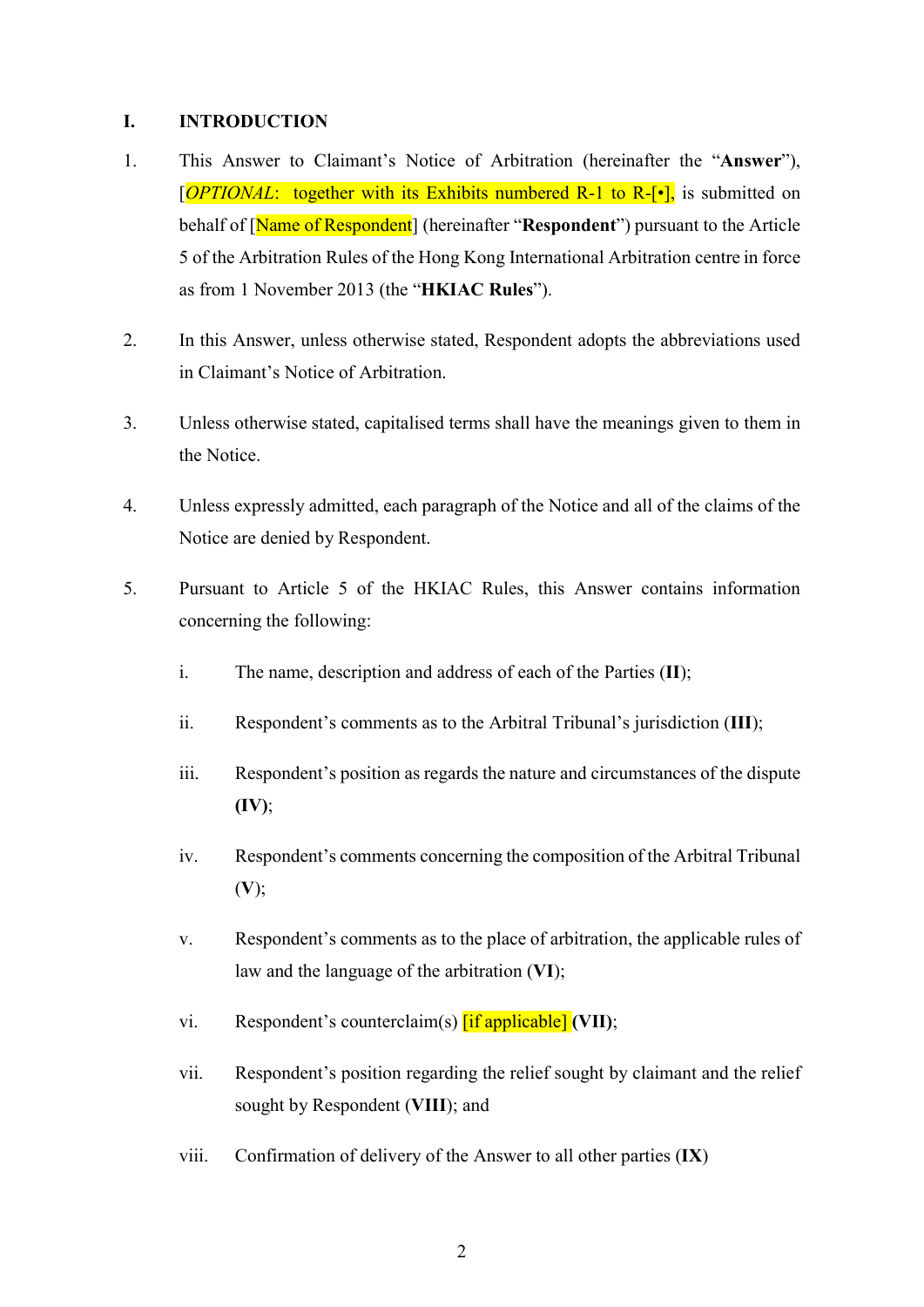#### II. THE PARTIES

#### A. Respondent *[NOTE*: Article 5.1(a) HKIAC Rules<sup>]</sup>

- 6. Respondent is [Name of Respondent], a company registered under the laws of [Name of country or jurisdiction], with its registered office located at [Complete] address]. [Insert brief description of Respondent's business activity, industry sector, size of business, number of employees, market position, revenue, etc., as relevant.
- 7. Respondent's address is:

[Respondent's name] [Respondent's address] [Attention: name of Respondent's director] [Respondent's telephone number] [Respondent's facsimile number] [Respondent's e-mail]

8. Respondent's counsel, to whom all correspondence should be sent in this arbitration, are:

> [Respondent's counsel's law firm] [Name of the partner in charge of representing Respondent] [Names of other lawyers] [Respondent's counsel's address] [Respondent's counsel's telephone number] [Respondent's counsel's facsimile number] [Respondent's counsel's e-mail]

#### B. Claimant

9. Claimant is [Name of Claimant], a company registered under the laws of [Name of country or jurisdiction], with its registered office located at [Complete address]. [Insert brief description of Claimant's business activity, industry sector, size of business, number of employees, market position, revenue, etc., as relevant.]

#### III. RESPONDENT'S COMMENTS AS TO THE ARBITRAL TRIBUNAL'S JURISDICTION [NOTE: ARTICLE 5.1(B) HKIAC RULES]

10. [*NOTE:* if jurisdiction is contested] [Arguments] As a result, an Arbitral Tribunal lacks jurisdiction to hear any dispute between Claimant and [name of Respondent] or any complaints which Claimant purports to have in relation to [name of Respondent].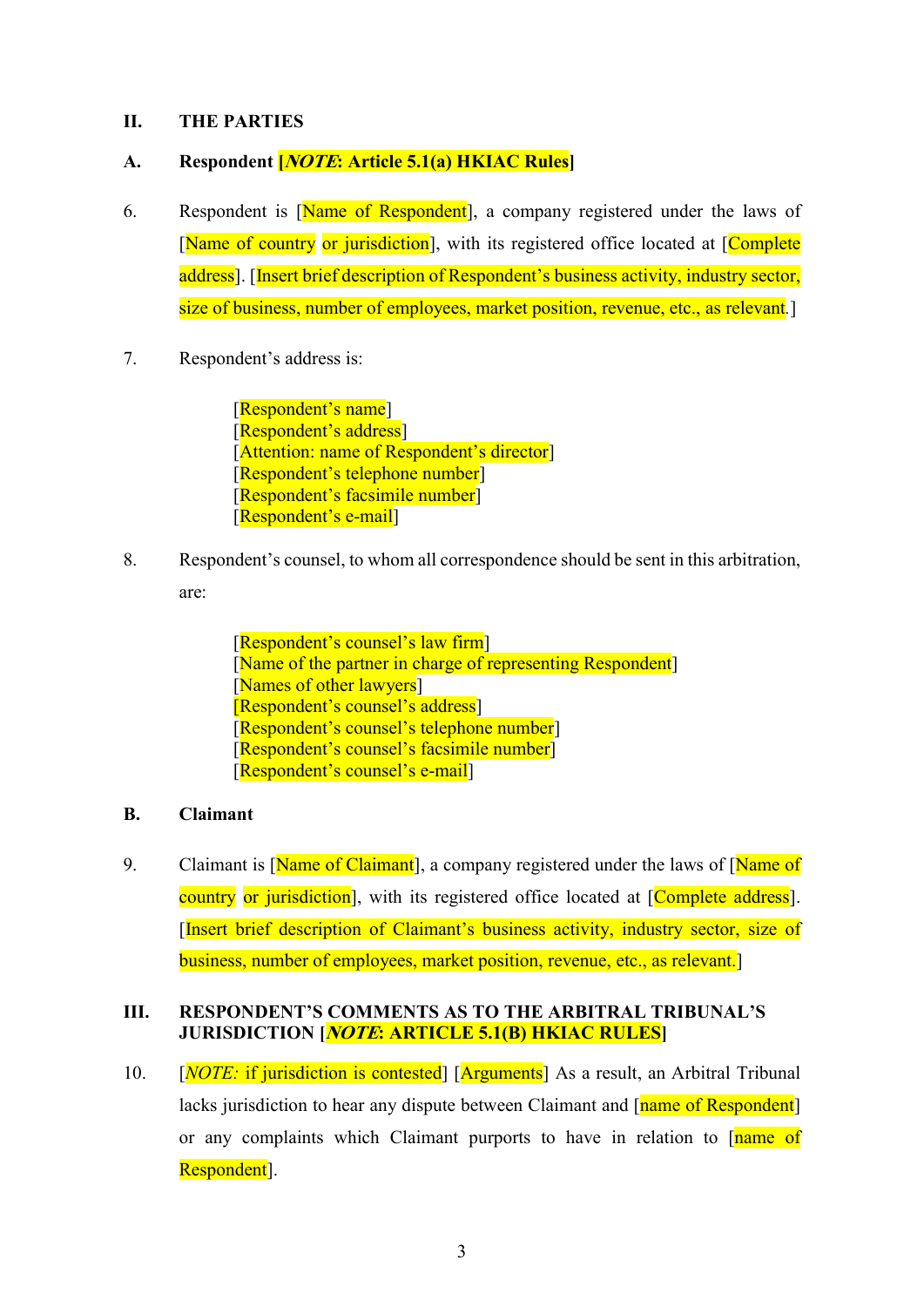### IV. THE NATURE AND CIRCUMSTANCES OF THE DISPUTE [*NOTE*: ARTICLE 5.1(C) OF HKIAC RULES]

# (a) Factual Background

11. **[Explain factual background of the dispute from Respondent's perspective.**].

# (b) The Parties' Respective Legal Obligations

12. **Cite and explain relevant contractual or legal provisions** 

## V. RESPONDENT'S COMMENTS CONCERNING THE COMPOSITION OF THE ARBITRAL TRIBUNAL *[NOTE*: ARTICLE 5.1(E) AND (F) HKIAC RULES]

- 13. In its Notice of Arbitration, Claimant nominated [name of arbitrator] as [Co-Arbitrator / Sole Arbitrator], whose contact information is *[insert contact* information of arbitrator].
- 14. [*NOTE*: if Respondent contests the Arbitrator nominated by Claimant] Respondent contests the nomination of  $\lceil$  name of arbitrator  $\rceil$  on the grounds that  $\lceil$  arguments  $\rceil$ .
- 15. [NOTE: ability of Respondent to appoint arbitrator depends on terms of arbitration agreement] Respondent nominates [name of arbitrator] to serve as [Co-Arbitrator / Sole Arbitrator<sup>]</sup>, whose details are the following:

[Arbitrator's name] [Arbitrator's address] [Arbitrator's telephone number] [Arbitrator's facsimile number] [Arbitrator's e-mail]

## VI. RESPONDENT'S COMMENTS AS TO THE PLACE OF ARBITRATION, THE APPLICABLE RULES OF LAW AND THE LANGUAGE OF THE ARBITRATION

- (a) The Seat of Arbitration
- 16. **I** [Insert Respondent's comments as to the place of arbitration] [Respondent may confirm the statement made by Claimant in the Request. In case of nonconfirmation, Respondent should state its choice and reasons.]
	- (b) The Applicable Rules of Law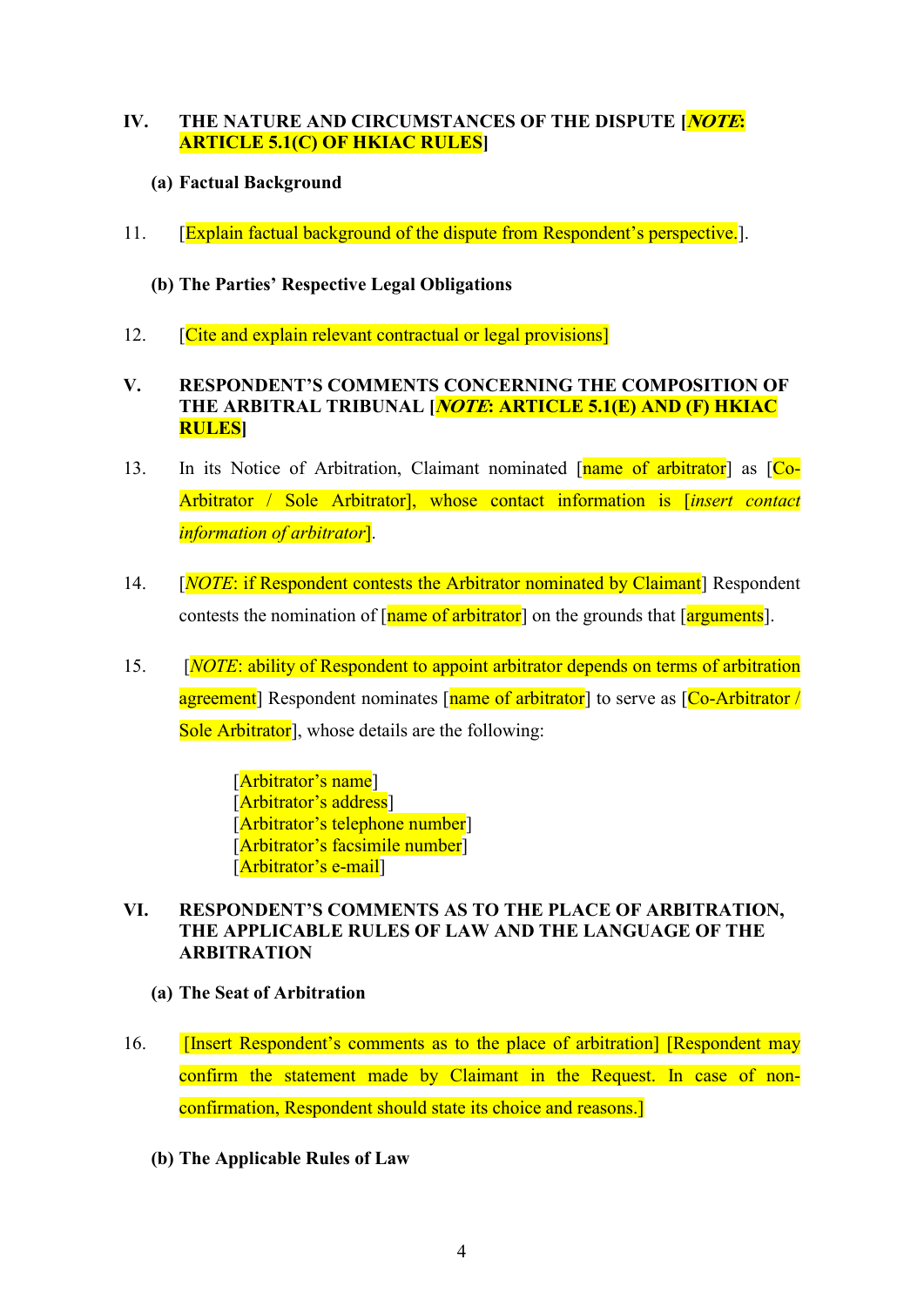17. **[Insert Respondent's comments as to the governing law] [Respondent may confirm** the statement made by Claimant in the Request. In case of non-confirmation, Respondent should state its choice and reasons.]

### (c) The Language of Arbitration

18. [Insert Respondent's comments as to the language of the arbitration]

 $[NOTE: The Answer shall be submitted in the language of the arbitrary as agreed$ by the parties. If no agreement has been reached, the Answer shall be submitted in Chinese or English, pursuant to 5.2 HKIAC Rules]

# VII. [OPTIONAL] RESPONDENT'S COUNTERCLAIMS **[NOTE: ARTICLE 5.4**] **HKIAC RULES**I

- (a) Factual Background to Counterclaims
- 19. [Explain Claimant's conduct which gives rise to the counterclaims.]
	- (b) Claimant's Violations of Its Legal Obligations
- 20. [Explain basis of Claimant's liability and include a reference to the relevant contract or legal instruments]
	- (c) Respondent Has Suffered Losses of [amount] for Which Claimant Is Liable
- 21. **[Provide preliminary estimate of Respondent's losses]**

#### VIII. RESPONDENT'S POSITION REGARDING THE RELIEF SOUGHT BY CLAIMANT RELIEF SOUGHT *[NOTE*: ARTICLES 5.1(D) HKIAC RULES] AND RELIEF SOUGHT BY RESPONDENT *[NOTE*: ARTICLES 5.4(C) HKIAC RULES]

- 22. Respondent rejects Claimant's claims as set out in its Notice and rejects the relief sought in its Notice.
- 23. Respondent respectfully requests the Arbitral Tribunal to:
	- i. [NOTE: in the event that Respondent contests jurisdiction] dismiss all Claimant's claims on the ground of an Arbitral Tribunal's lack of jurisdiction with respect to a dispute between Claimant and [Respondent's] name].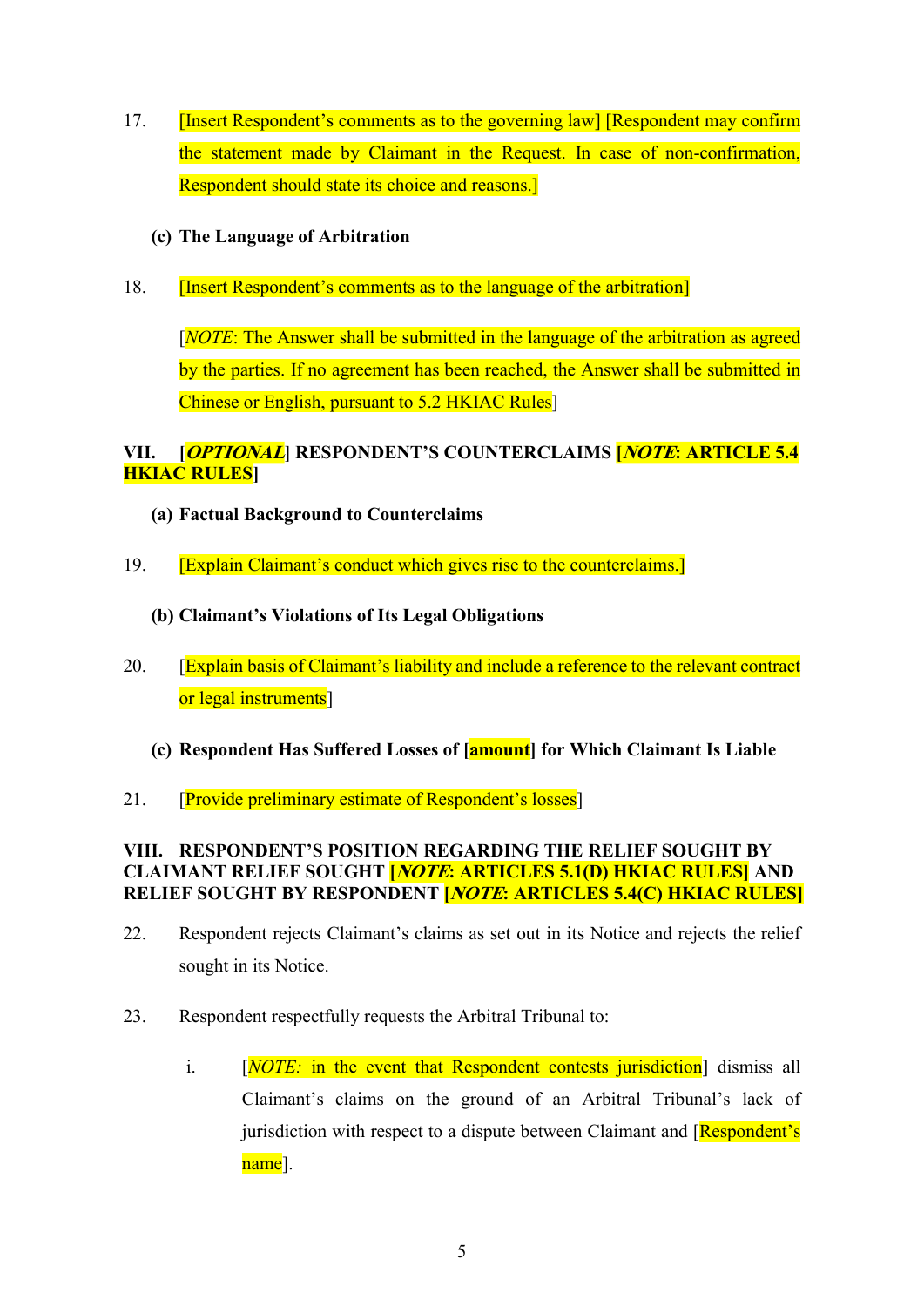- ii. Dismiss Claimant's claim in their entirety;
- iii.  $[NOTE:$  if there are counterclaims declare that Claimant has violated its obligations under  $\sqrt{\frac{\text{contract}}{\text{}}$  other basis for liability];
- iv. [NOTE: if there are counterclaims] order Claimant to compensate Respondent for the damages and losses suffered as a result of Claimant's conduct, currently estimated to be in the amount of *[insert estimation of* damages suffered by Respondent];
- v. order Claimant to pay all arbitration costs, including Respondent's counsel's costs and expenses; and
- vi. order payment by Claimant of interest at a rate of *[insert the interest rate* that is arguably applicable<sup>]</sup> on all of the above amounts as of the date these amounts were due, until the date of their effective payment.
- vii. order any further and/or additional relief as the Tribunal may deem appropriate.
- 24. Respondent reserves its right to further develop its arguments and the amount of relief it is seeking.

## IX. CONFIRMATION OF DELIVERY OF THE ANSWER TO ALL OTHER PARTIES [*NOTE*: ARTICLE 5.1(G) HKIAC RULES]

25. Respondent confirms that copies of the Answer and any exhibits have been or are being served simultaneously on the Claimant by **[email, in hardcopy or by other** means<sup>1</sup>.

Respectfully submitted,

[Signature of Respondent's Counsel]

[Name of the lawyer representing Respondent] Counsel for Respondent [Respondent's Counsel's address] [Respondent's Counsel's Telephone]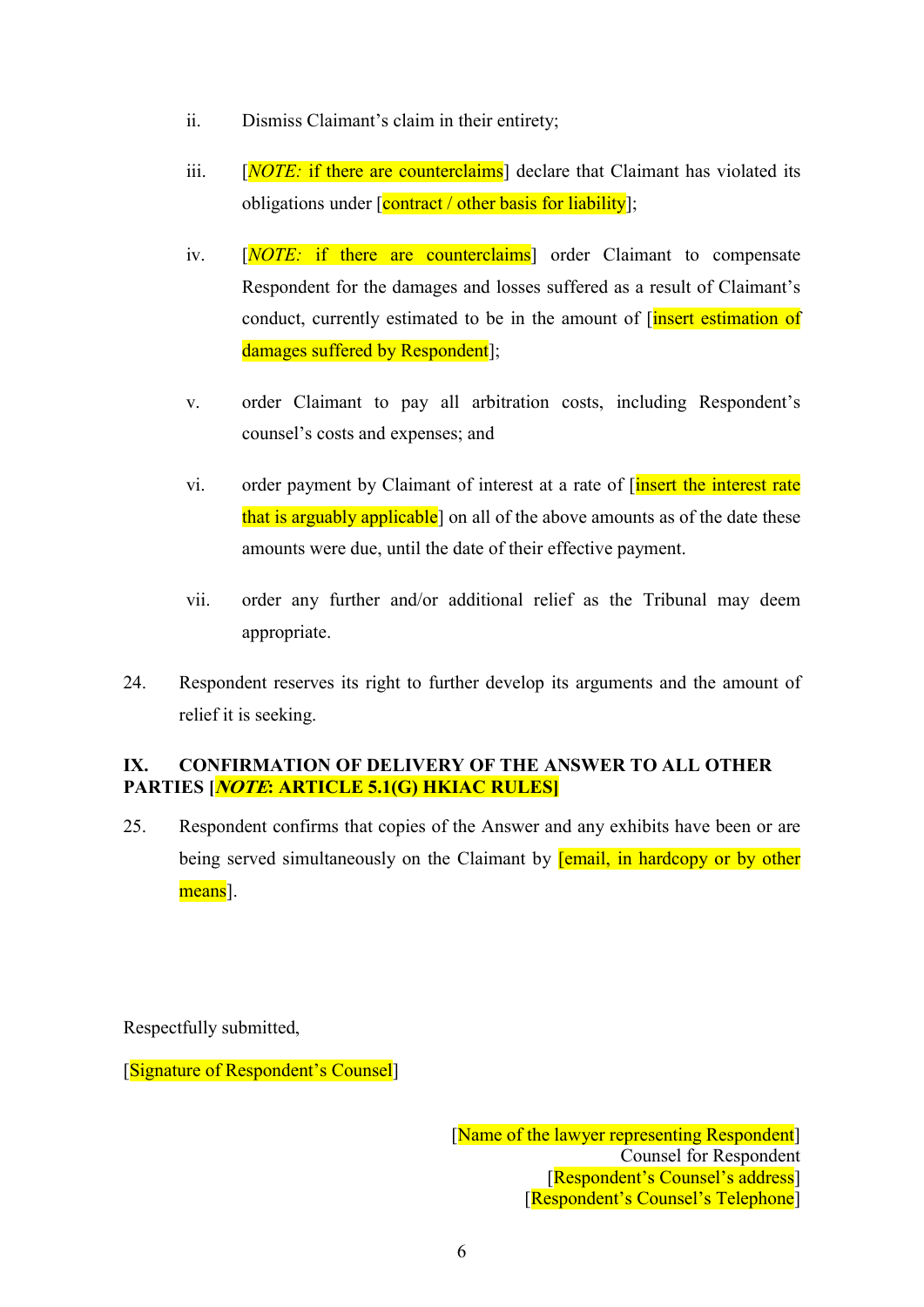[Respondent's Counsel's Facsimile] [Respondent's Counsel's Email] [Date of the Answer]